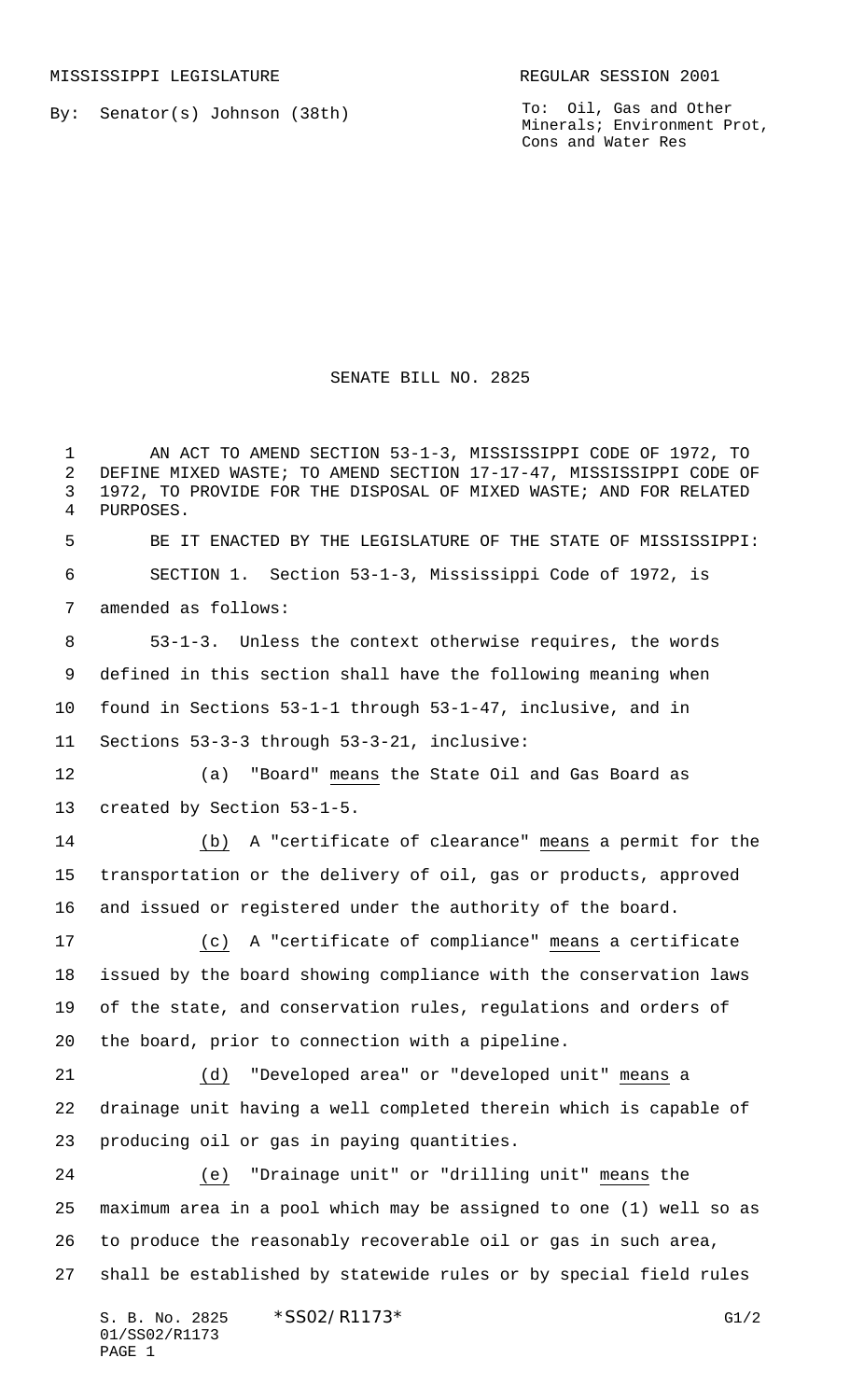of the board, and shall be of such size and configuration as will foster, encourage and promote the development, production and utilization of the natural resource of oil and gas.

 (f) "Field" means the general area which is underlaid or appears to be underlaid by at least one (1) pool; and "field" shall include the underground reservoir or reservoirs containing oil or gas or both. The words "field" and "pool" mean the same thing when only one (1) underground reservoir is involved; however, "field," unlike "pool," may relate to two (2) or more pools.

 (g) "Gas" means all natural gas, whether hydrocarbon or nonhydrocarbon or any combination or mixture thereof, including hydrocarbons, hydrogen sulphide, helium, carbon dioxide, nitrogen, hydrogen, casinghead gas, occluded natural gas from coal seams, compressed air and all other hydrocarbons not defined as oil in subsection (c) above.

 (h) "Illegal oil and illegal gas" means oil or gas which has been produced within the State of Mississippi from any well during any time that the well has produced in excess of the amount allowed by law or by any rule, regulation or order of the board. "Illegal product" means any product derived, in whole or in part, from illegal oil or illegal gas.

 (i) "Mixed waste" means oil and gas production waste which contains nonexempt concentrations of radioactive materials as defined by the regulations for the control of radiation in Mississippi and/or which contains concentrations or quantities of hazardous substances as regulated by the Mississippi Department of Environmental Quality.

S. B. No. 2825 \* SS02/R1173\* (j) "Noncommercial disposal of oil field exploration 57 and production waste" means the storage, treatment, recovery, processing, disposal or acceptance of oil field exploration and production waste which is not commercial oil field exploration and production waste disposal as defined in Section 17-17-3.

01/SS02/R1173 PAGE 2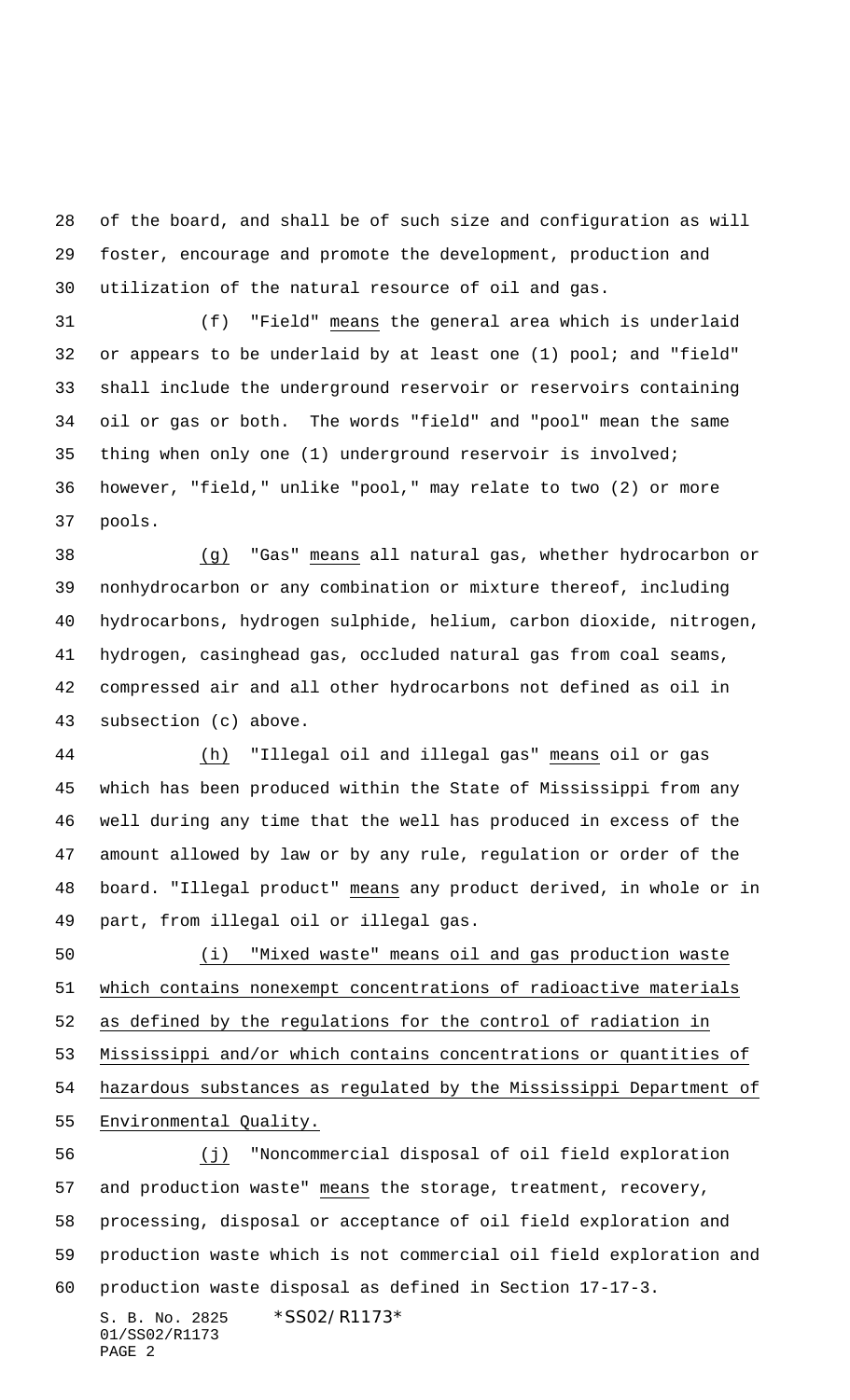(k) "Oil" means crude petroleum oil and all other hydrocarbons, regardless of gravity, which are produced at the well in liquid form by ordinary production methods and which are not the result of condensation of gas.

 (l) "Oil field exploration and production wastes" means:

 (i) Any liquid, gaseous, solid, naturally occurring radioactive, or other substance(s), including but not limited to, any chemical, produced water, sludge, oil-water emulsion, oil field brine, waste oil, sediment, scale or other waste substance(s);

 (ii) Any equipment or any other related apparatus containing or contaminated with such substance(s) as set forth in subparagraph (i) above; or

 (iii) Any land or structures containing or contaminated with such substance(s) as set forth in subparagraph (i) above, which is associated with, produced by, or used in the exploration, drilling, and/or production of oil, gas or other minerals within the territorial limits of the State of Mississippi.

 (m) "Orphan well" means any oil or gas well in the state, including Class II wells, which has not been properly plugged according to the requirements of the statutes, rules and regulations governing same and for which a responsible party such as an owner or operator cannot be located or for which, for whatever reason, there is no other party which can be forced to plug the well.

 (n) "Owner" means the person who has the right to drill into and produce from any pool, and to appropriate the production either for himself or for himself and another or others. (o) "Person" means any individual, corporation,

S. B. No. 2825 \* SS02/R1173\* partnership, association, or any state, municipality, political subdivision of any state, or any agency, department or

01/SS02/R1173 PAGE 3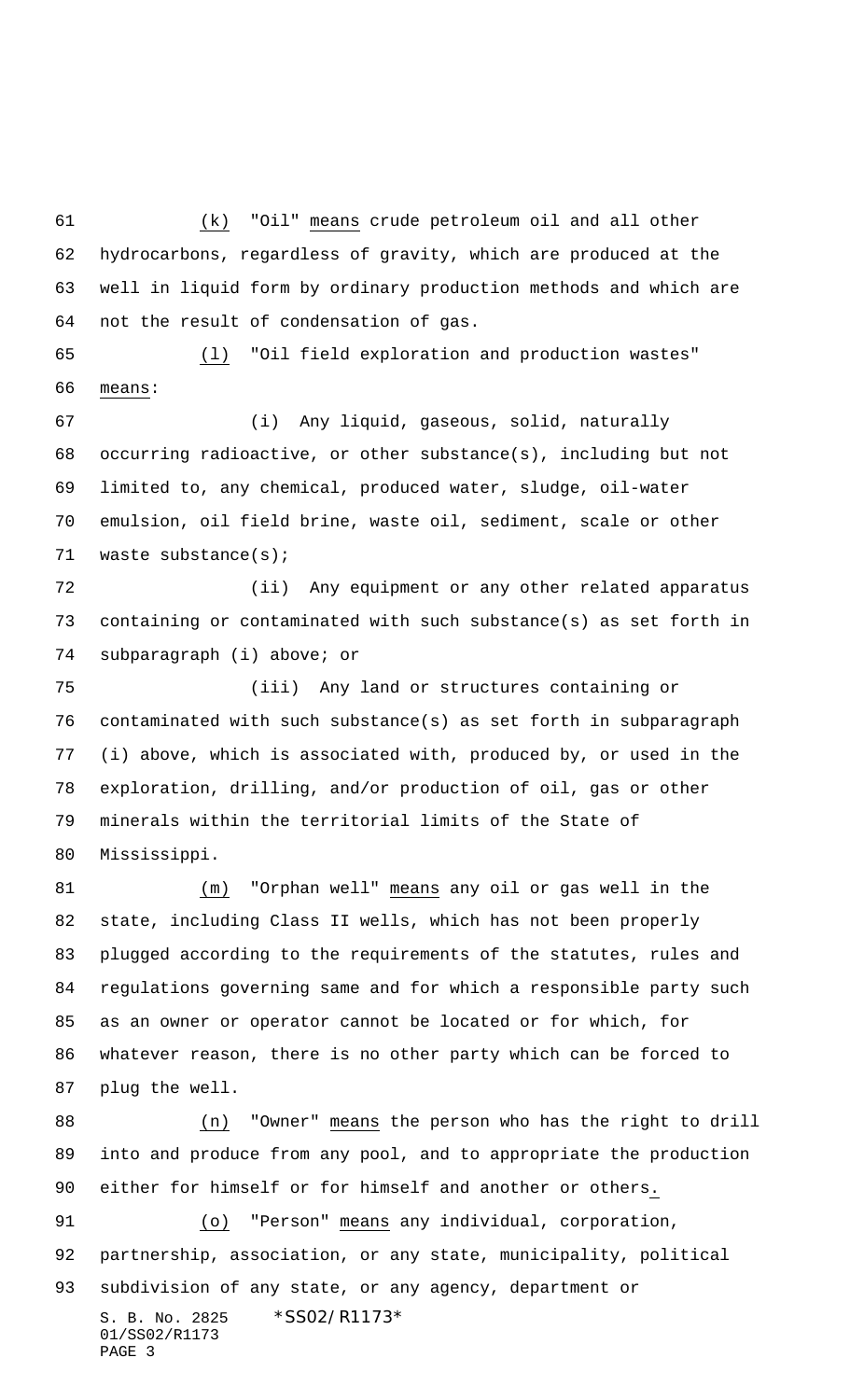instrumentality of the United States, or any other entity, or any officer, agent or employee of any of the above.

 (p) "Producer" means the owner of a well or wells capable of producing oil or gas or both.

 (q) "Product" means any commodity made from oil or gas, and shall include refined crude oil, processed crude petroleum, residuum from crude petroleum, cracking stock, uncracked fuel oil, fuel oil, treated crude oil, residuum, casinghead gasoline, natural gas gasoline, naphtha, distillate, gasoline, kerosene, waste oil, blended gasoline, lubricating oil, blends or mixtures of oil with one or more liquid products or by-products derived from oil or gas, and blends or mixtures of two (2) or more liquid products or by-products derived from oil, condensate, gas or petroleum hydrocarbons, whether hereinabove enumerated or not.

 (r) "Pool" means an underground reservoir containing a common accumulation of oil or gas or both. Each zone of a general structure which is completely separated from any other zone in the structure is included in the term "pool" as used herein.

 (s) "Refined hydrocarbons" means any refined petroleum products.

 (t) "Royalty owner" means any person who possesses an interest in the production but who is not an "owner" as herein defined.

 (u) "Supervisor" or "State Oil and Gas Supervisor" means the officer appointed by the State Oil and Gas Board pursuant to Section 53-1-7.

 (v) "Underground Injection Program" means a program regulating the injection of any fluids produced or fluids associated with the exploration, storage and/or production of oil and/or gas and being among those other laws relating to the conservation of oil and gas as referred to in Section 53-1-17(a). (w) "Waste" means and includes the following:

S. B. No. 2825 \*SS02/R1173\* 01/SS02/R1173 PAGE 4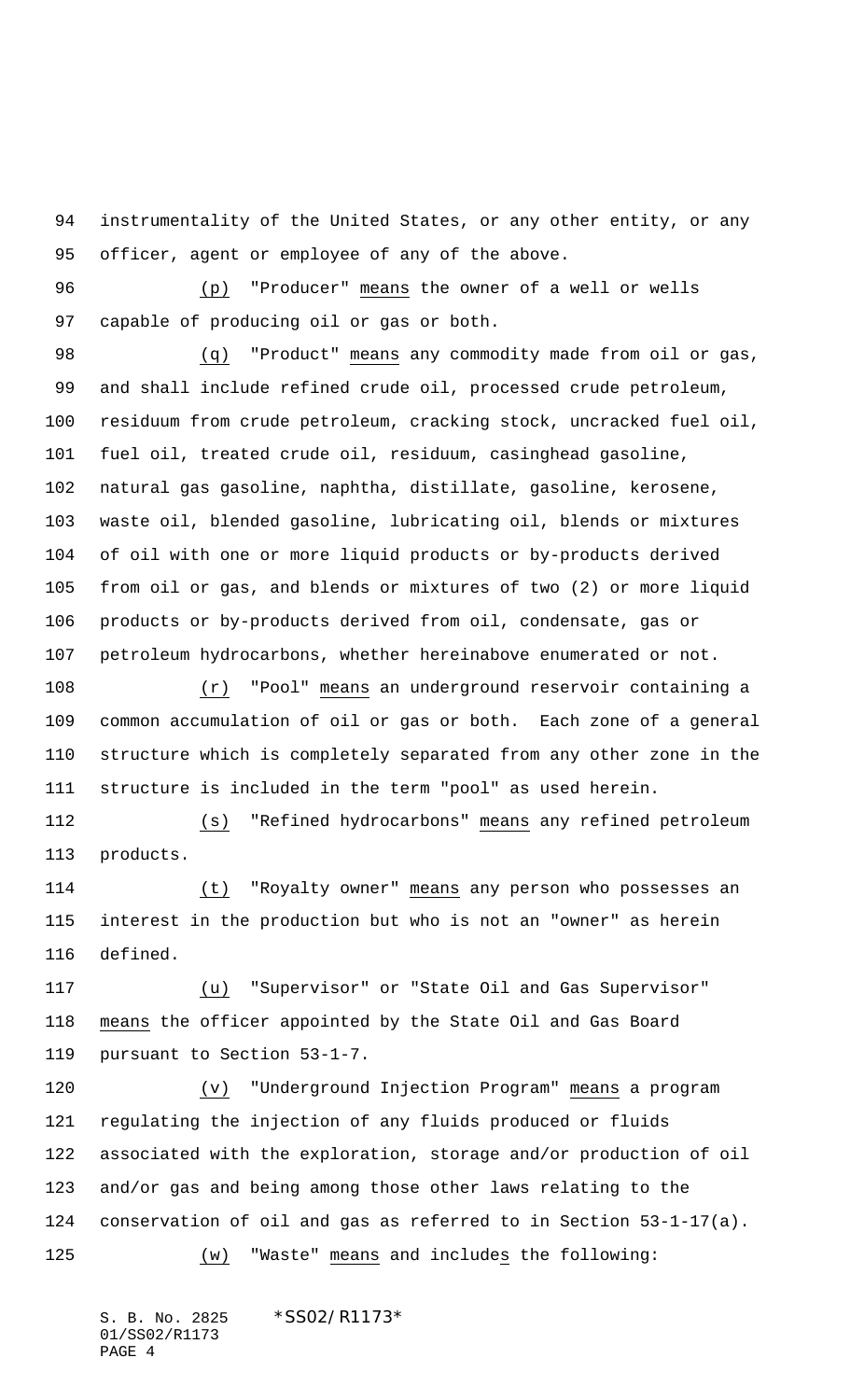(i) The inefficient, excessive or improper use or dissipation of reservoir energy; and the locating, spacing, drilling, equipping, operating or producing of any oil or gas well or wells in a manner which results or tends to result in reducing the quantity of oil or gas ultimately to be recovered from any pool in this state.

132 (ii) The inefficient storing of oil; and the locating, spacing, drilling, equipping, operating or producing of any oil or gas well or wells in a manner causing or tending to cause unnecessary or excessive surface loss or destruction of oil or gas.

 (iii) Abuse of the correlative rights and opportunities of each owner of oil or gas in a pool due to nonuniform, disproportionate, or unratable withdrawals causing undue drainage between tracts of land or resulting in one or more owners in such pool producing more than his just and equitable share of the production from such pool.

 (iv) Producing oil or gas in such manner as to cause unnecessary channeling of water or gas or both or coning of water.

 (v) The operation of any oil well or wells with an inefficient gas-oil ratio.

 (vi) The drowning with water of any stratum or part thereof capable of producing oil or gas.

(vii) The creation of unnecessary fire hazards.

 (viii) The escape into the open air, from a well producing both oil and gas, of gas in excess of the amount which is necessary in the efficient drilling or operation of the well. (ix) Permitting gas produced from a gas well to escape into open air.

 (x) The use of gas from gas wells, except sour gas, for the manufacture of carbon black, except and unless the

S. B. No. 2825 \* SS02/R1173\* 01/SS02/R1173 PAGE 5